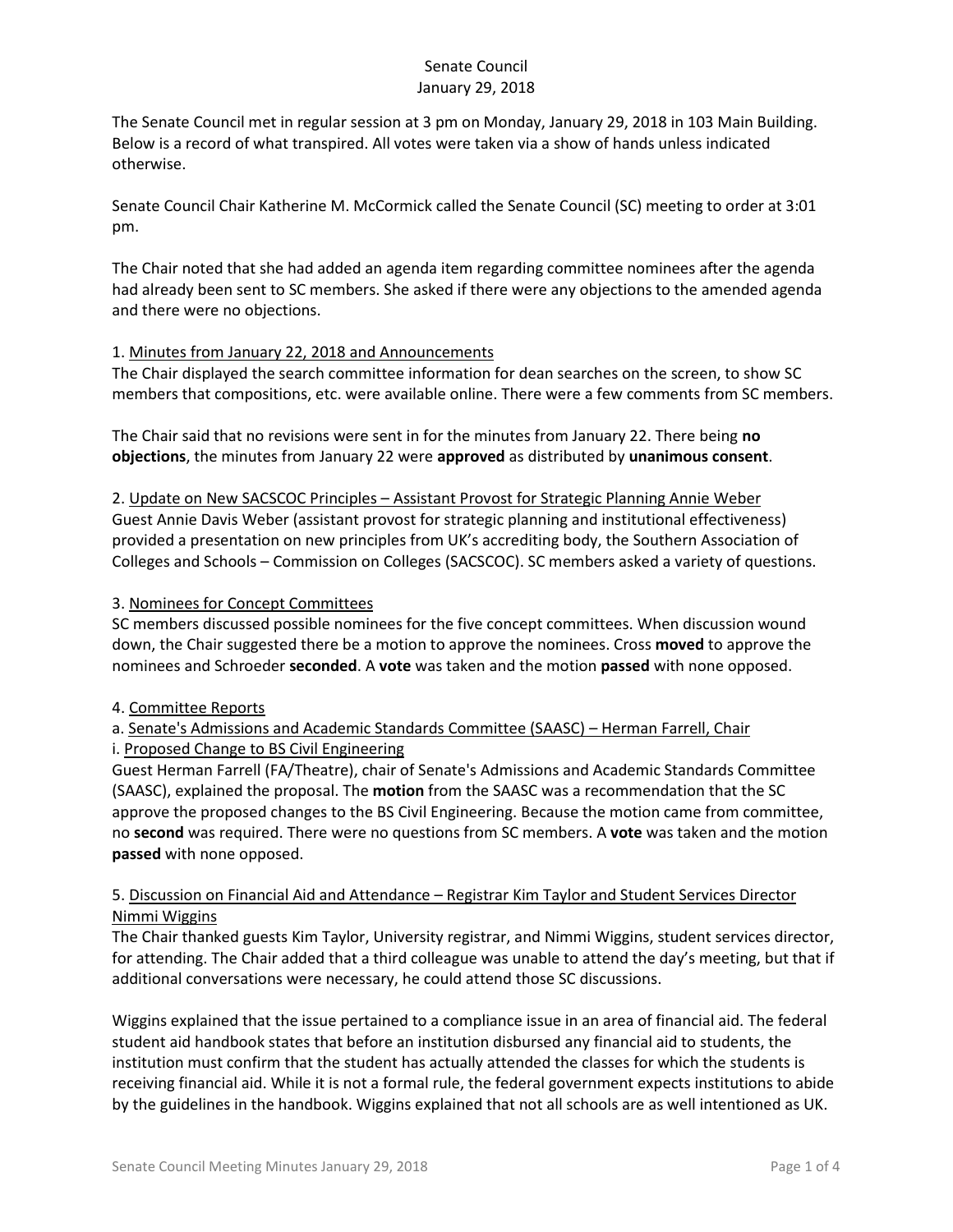It was possible that some institutions falsely enrolled students who would be eligible for financial aid, received financial aid for the student, and then instead of disbursing the financial aid to a student, the institution would keep the financial aid monies for its own benefit. Wiggins said that there were legal and fiscal requirements and a need for institutions to ensure that a student has started classes before disbursing financial aid. She noted that the language in the handbook did not specify or dictate the mechanism to be used to confirm attendance, only that attendance be confirmed.

Taylor explained that a similar initiative to ask faculty to document student attendance for financial aid disbursement had not gone as smoothly as desired. This current initiative was fairly similar in intended outcome, but more efforts were being made to communicate the issue to faculty and seek solutions from faculty and administrators, such as associate deans so that the campus is well prepared. Taylor said that both she and Wiggins researched how benchmarks and other Southeastern Conference Schools complied with the handbook guidelines. Taylor said that she and Wiggins would return to SC once they had more details about the specifics of the process and had worked with Information Technology Services (ITS) to resolve some implementation challenges. She said that attendance reporting should take place after the last day to add a class – during the two weeks after that point there will be an opportunity for faculty to report students who had never attended class.

Brion asked a series of questions related to the proposed taking of attendance and how she currently deals with students who have never attended. She suggested this was a routinized procedure and provided an opportunity for students who were waiting to enroll in the class. It became apparent that the Senate Rules [*SR 5.1.1*] already have a mechanism that can be used to identify a student with a particular grade ("N") if the student has never attended class. Other SC members suggested other ways that faculty could document attendance in class, such as using a Canvas poll. During discussion, Taylor commented that the federal student aid handbook offered a definition for attendance and that it involved participation in an academically related activity. Wiggins explained that there was no intent to dictate exactly how an instructor would take attendance for the one-time, federal student aid disbursement-related activity, but rather the intent was that faculty would be provided with guidance as to the various ways in which a faculty member could document attendance.

Taylor and Wiggins thanked SC members for the discussion. Taylor added that they would return to SC with more information about the project in the future.

Brion initiated a discussion about her concern that using attendance as part of a student's grade was causing more and more of the awarded grade to be contingent upon attendance. She said she wondered how much of a grade was too much to count towards the final grade. She said that she was aware of some faculty who included attendance as much as 40% of the final grade, while others included attendance as 2% of the final grade. Grossman noted that some accreditors require some programs to take attendance, such as the College of Law. Childress commented that in his experience, lower-level classes were more likely than upper-level classes to include attendance as part of the student's grade. Brion said that it was not her intent to force faculty to take attendance, but rather she thought a guideline would be useful. Brion **moved** to ask the Senate's Admissions and Academic Standards Committee (SAASC) to investigate developing guidelines for course attendance, in keeping with federal guidelines. Grossman asked if the intent was to have a new rule. Brion responded that guidelines would be more useful, particularly for those programs that had accreditation-based requirements for attendance. Cross **seconded**. A **vote** was taken and the motion **passed** with none opposed.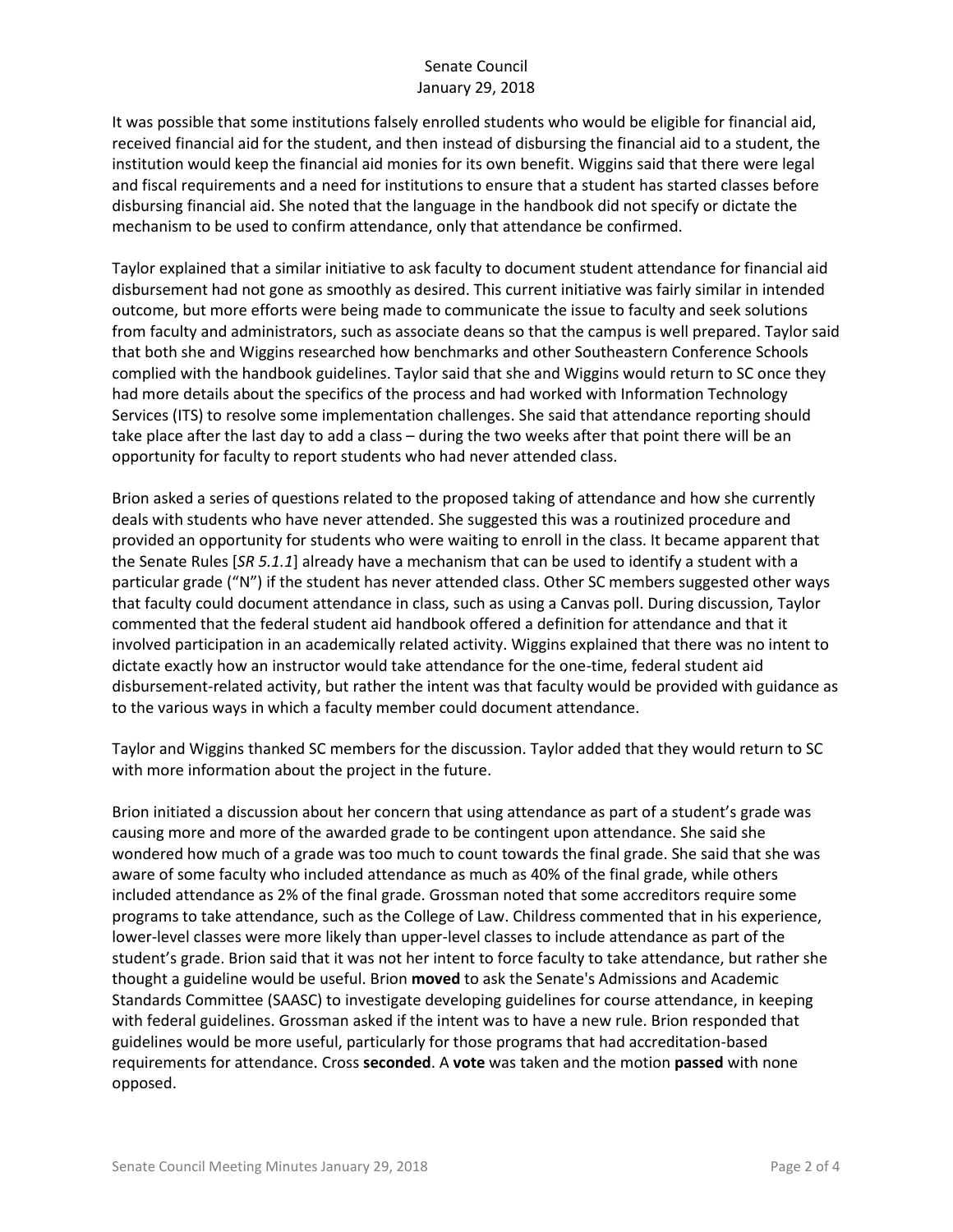6. Proposed New *Senate Rule 1.4.4.4* ("Senate Advisory Committee on Diversity and Inclusion (SACDI)") The Chair asked for SC input on the language for the proposed new advisory committee. There were a variety of comments.

Cross **moved** to add "and other underrepresented groups" to the second phrase of the charge. Brion **seconded**. There was additional discussion. A **vote** was taken and the motion **passed** with none opposed.

SC members then discussed the individual who would recommend ex officio members. Grossman **moved** to change the reference to the Provost (as the individual to recommend the two ex officio members) to the Vice President for Institutional Diversity. Brion **seconded**. There being no further comments about this aspect of the language, a **vote** was taken and the motion **passed** with none opposed.

SC members also identified the need for three editorial changes.

Cross **moved** to approve the proposed language as amended and Grossman **seconded**. A **vote** was taken and the motion **passed** with none opposed.

### 7. Senate Forms

At Brion's request, Ms. Brothers explained the changes to the forms. Schroeder noted that the newly added field for letters of administrative feasibility from the college dean and Provost was something that had not been enforced by Senate for eleven years, but would be required moving forward. She explained that a department chair from the College of Education asked the Senate's Rules and Elections Committee (SREC) about letters of administrative feasibility. The SREC determined that letters of administrative feasibility should be required in compliance with the *Senate Rules* and also for substantive reasons as well. Efforts to ensure compliance led to a discovery that the Senate Rules not only required a letter of administrative feasibility for new degree programs, but also for program changes.

The Chair commented that having a letter of administrative feasibility from the dean and Provost early on in the process would ensure the Provost was aware of the proposed new program. Due to this requirement suddenly being enforced, Schroeder suggested that the SC needed to approve a waiver for new degree programs that were already in the works. Specifically, she suggested that if a new degree program had passed the stage where the Notification of Intent (NOI) had already been submitted to the Council on Postsecondary Education (CPE), the new degree program proposal would not need to include the letters of administrative feasibility. For program changes and new and changes certificates, letters of administrative feasibility from the Provost and dean would only be required if the proposal had not left the college. Ms. Brothers noted that letters of administrative feasibility had never been required for program change proposals, so implementing that should be done carefully. There were a few comments and questions about the letters of administrative feasibility. Osterhage noted that there was a typo on one of the forms in that a question number was duplicated.

Schroeder **moved** to approve the use of the revised forms (New Undergraduate Degree Program Form, New Master's Degree Program Form, New Doctoral Degree Program Form, New Undergraduate Certificate Form, New Graduate Certificate Form, Suspension of Admissions) and Osterhage **seconded**. A **vote** was taken and the motion **passed** with none opposed.